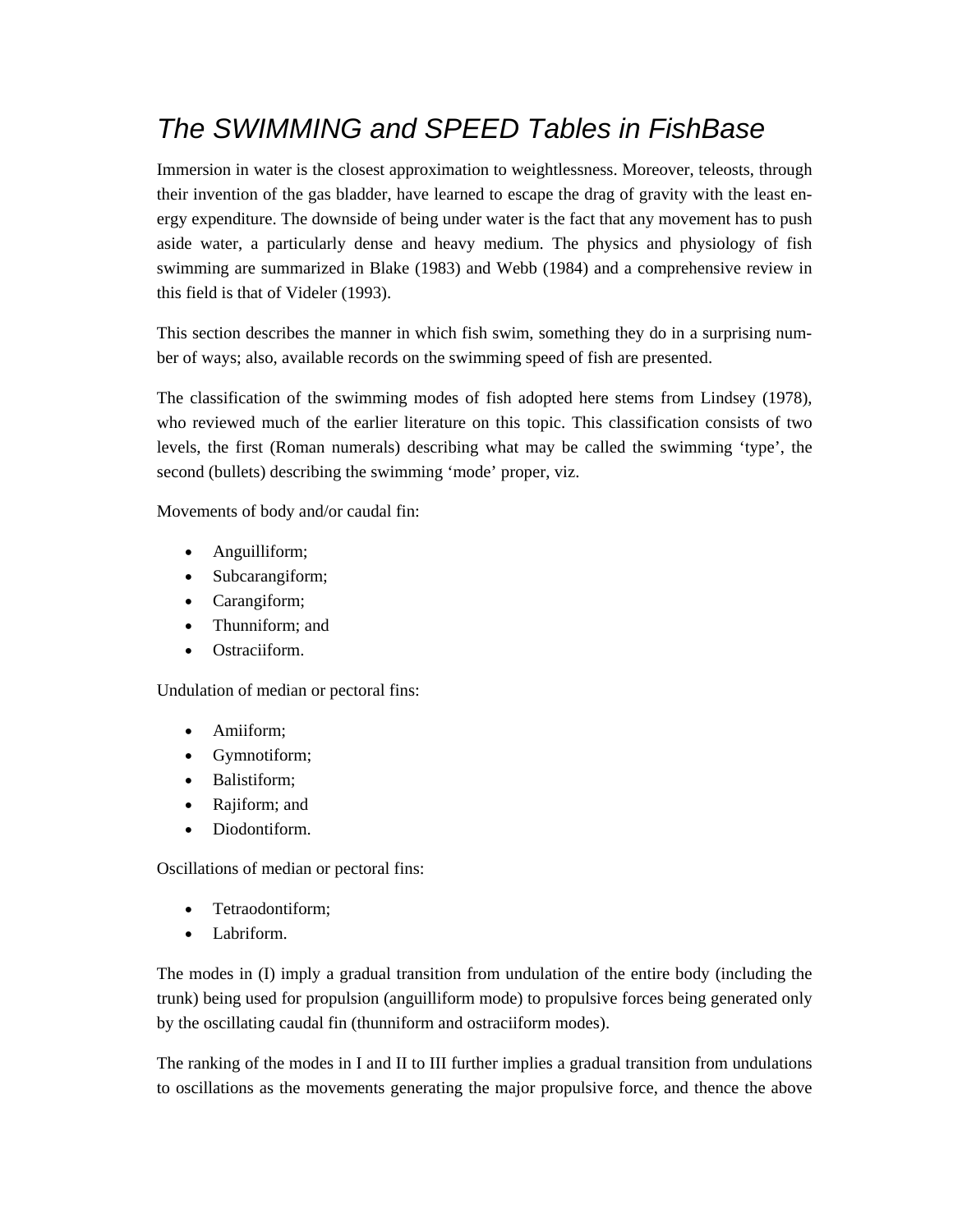scheme can also be represented as a graph, with a trunk-to-caudal-fin axis as ordinate and an undulation-to-oscillation axis as abscissa (see Fig. 1 in Lindsey 1978).

This implies that the assignment of a swimming mode to a given fish species will always contain a subjective element, even if we ignore the fact that fish may have two swimming modes (we consider here only the dominant mode, e.g., labriform in parrotfish, Family Scaridae, even if parrotfish revert to the subcarangiform mode when escaping from presumed danger (authors' pers. field obs.)).

Thus, the entries of this table (i.e., the choices of the types and modes listed above) may be revised from time to time as a result of our familiarization with this topic and its literature. This will not, however, affect the first set of entries, based on Lindsey's examples [Species explicitly assigned to a certain swimming mode by Lindsey (1978) in both the **MainRef**. and **Ref.** fields] and their obvious extensions (e.g., from *Anguilla anguilla* to all Anguillidae, and thence to all Anguilliformes).

Note also that this table presently pertains only to juvenile and adult fishes. Fish larvae–for obvious reasons—have a limited repertoire of swimming types and modes.

The aspect ratio of the caudal fin of a species closely correlates with its average level of activity (Pauly 1989). The **Aspect ratio** (A) of the caudal fin is calculated from:

$$
A = h^2 / s
$$

where **h** is the height of the caudal fin and **s** its surface area (Fig. 1). The proximal border of the caudal fin surface is defined as a straight vertical line through the narrowest portion of the caudal peduncle, i.e., the portion of the peduncle surrounded by the fin is considered part of the caudal fin area (see Fig. 1).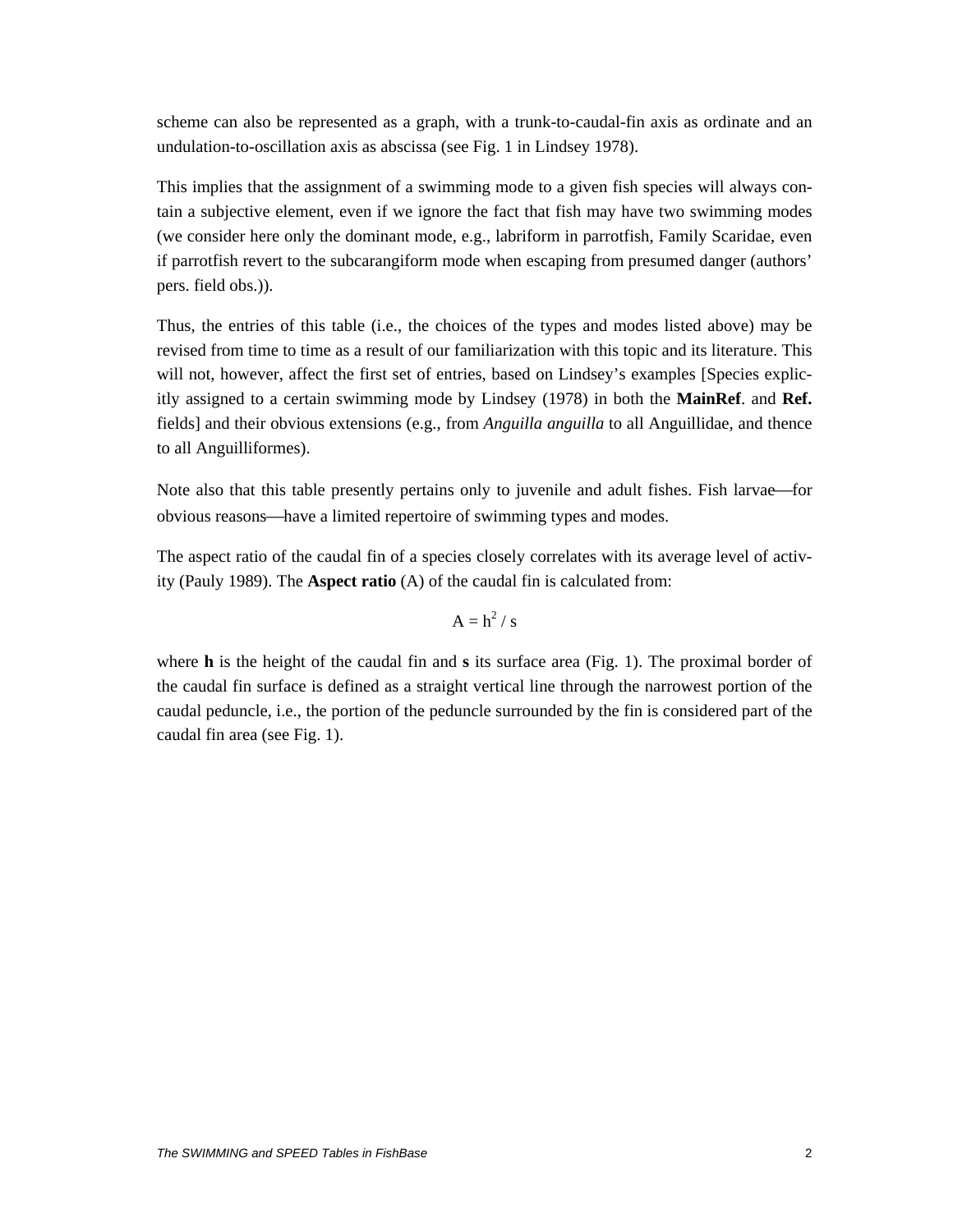

**Figure 1.** Aspect ratio  $(A = h2/s, h =$  height of the caudal fin;  $s =$  surface area of fin) of a pelagic fish  $(A = h2/s, h =$ **7.5) and a bottom dweller (B = 0.6). Note the correspondence between aspect ratios and modes of life.** 

Note that this definition of **A** differs slightly from that presented in Pauly (1989), where only the caudal fin proper was used for calculating **s**.

A reference may be given to document an aspect ratio; when none is given, the aspect ratio was calculated, by planimetry, from a fish picture in FishBase or another readily available source.

## **Status**

The SWIMMING table contains swimming type and mode for over 2,700 species.

The SPEED table contains about 300 records with maximum swimming speeds for about 90 species. The information was extracted from over 50 references such as Bainbridge (1958, 1960), and Webb (1971) and compilations such as Sambilay (1990). An effort was made to distinguish between 'sustained' (i.e., maintained for more than 3 minutes), and 'burst' swimming (maintained for a few seconds only) (see Fig. 2), as well as other swimming modes (Hammer 1995).

## **Fields**

The SPEED table consists of the following fields:

Length: This field pertains to the length of fish in cm as stated in the publication. The type of length measurement used consists of the following choices: SL (Standard Length); FL (Fork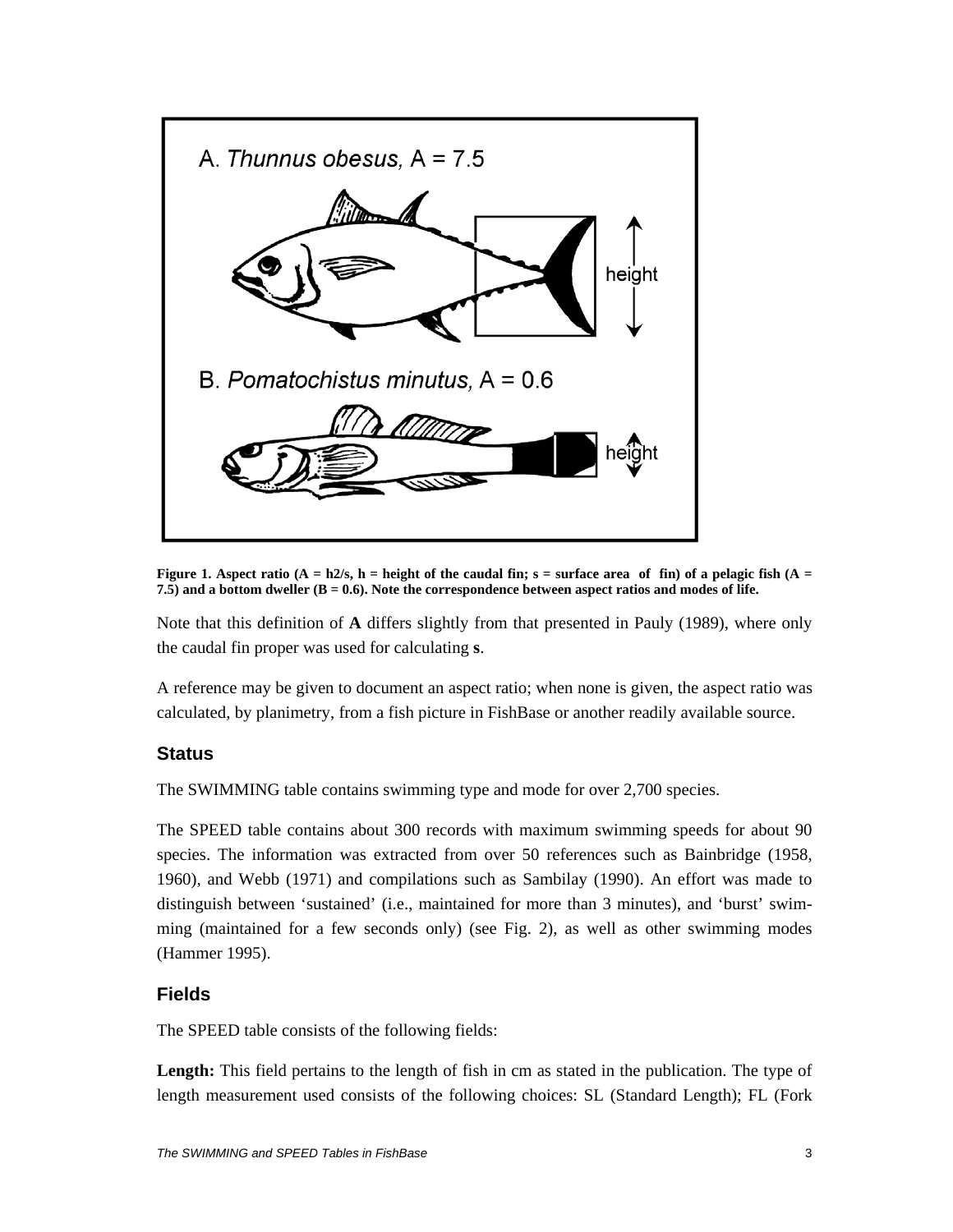Length); TL (Total Length); BL (for the term 'body length', stated in the publication but without the type of length measurement being indicated).



**Fig. 2. Relationship between swimming speed and body length of fishes. Note that burst speed is about 10 times higher than sustained speed. Note also that no fish appears to swim at speeds below Weihs' (1973) line of minimum energy expenditure per distance covered, whose slope (1 : 1, implying strict proportionality of speed and length), however, is the same as that of the observations in this figure.** 

The **Swimming speed** gives the speed of the fish per second as reported in the source. A choice field is provided for the type of length measurement used. The choices are the same as above (SL, FL, TL, BL) and m/s (for meter per second). A calculated **Speed** field in meter per second is also provided (see **Derived values**).

**Mode:** This field describes the mode of swimming as: sustained (swimming at this speed for a prolonged time); burst (a maximum swimming speed which can be maintained for less than a minute only); other.

**Comment:** States the length or weight measurement, or mode of swimming if not in the choice list. Any transformation of length type should also be stated here.

**Derived values**: Gives the transformation values from different units of speed to standard length per second (SL/s) and to meter per second (m/s). This makes it possible to compare the swimming performance of fishes with forked, rounded or other shapes of caudal fin. Where available, the **a** and **b** values used to transform fork length or total length to standard length are given as used in:

$$
SL = a + b \times L
$$